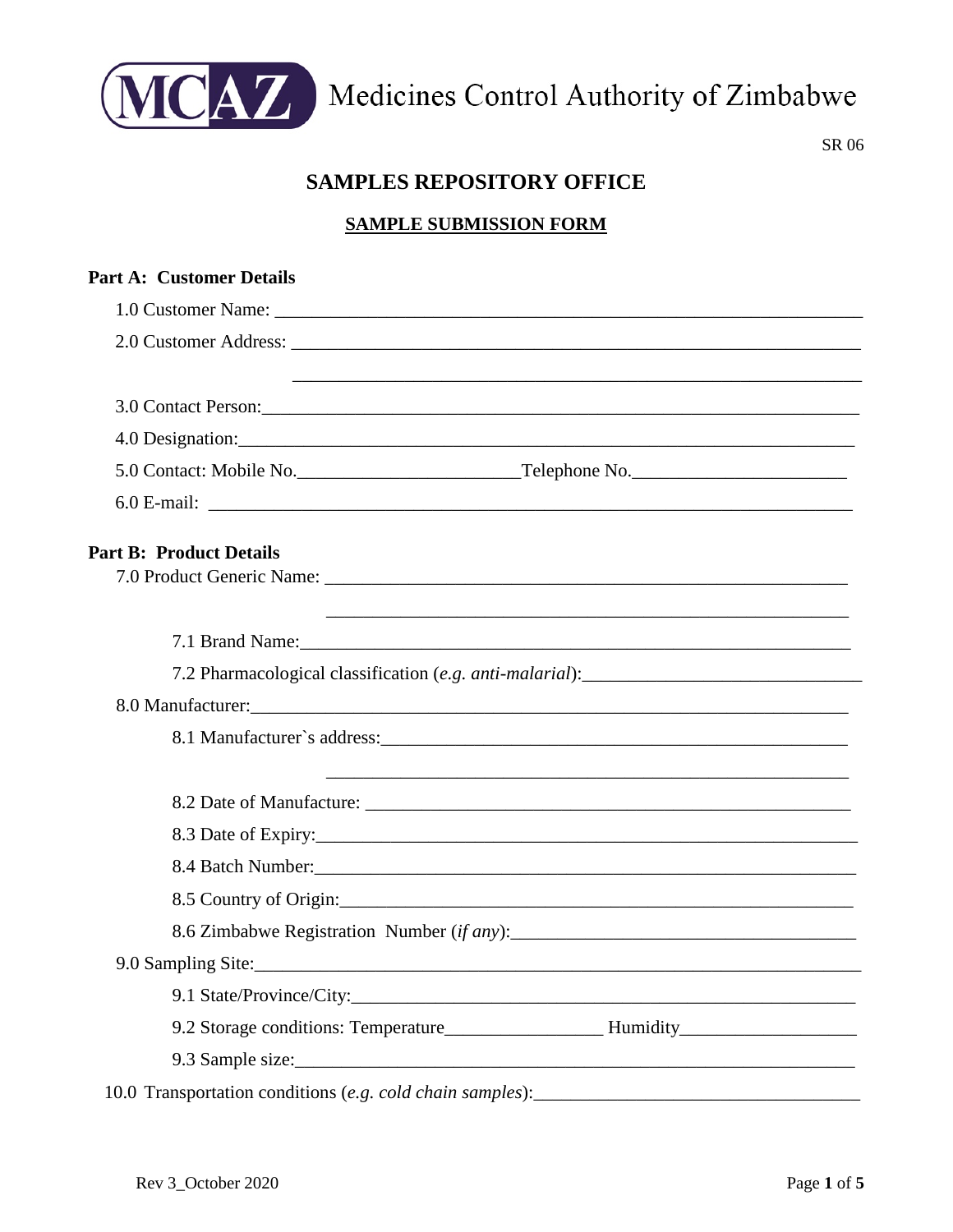# **Part C: Analysis Required**

| <b>YSIS</b><br><b>11.0 CHEMICAL ANALY</b> | ம |  |
|-------------------------------------------|---|--|
|-------------------------------------------|---|--|

|                  | <b>Details of Analysis Required</b> (Please insert $(\sqrt{or X})$ in the applicable box) |                                |                |                           |                                                               |  |  |
|------------------|-------------------------------------------------------------------------------------------|--------------------------------|----------------|---------------------------|---------------------------------------------------------------|--|--|
|                  | <b>Test</b>                                                                               | Yes( $\mathcal{N}$ or No $(X)$ |                | <b>Test</b>               | $\mathbf{Yes}(\boldsymbol{\mathcal{N}})$ or No $(\mathbf{X})$ |  |  |
| a.               | Appearance                                                                                |                                | $\mathbf b$ .  | pH                        |                                                               |  |  |
| $\mathbf{c}$ .   | Identity                                                                                  |                                | d.             | Assay                     |                                                               |  |  |
| e.               | <b>Uniformity of Mass</b>                                                                 |                                | f.             | <b>Dissolution</b>        |                                                               |  |  |
| g.               | Disintegration                                                                            |                                | h.             | Uniformity of Content     |                                                               |  |  |
| $\overline{i}$ . | Friability                                                                                |                                | j.             | <b>Heavy Metals</b>       |                                                               |  |  |
| k.               | Hardness                                                                                  |                                | $\mathbf{1}$ . | <b>Moisture Content</b>   |                                                               |  |  |
| m.               | <b>Decomposition Products</b>                                                             |                                | n.             | <b>Related Substances</b> |                                                               |  |  |
| 0.               | Other test (please specify):                                                              |                                |                |                           |                                                               |  |  |

\_\_\_\_\_\_\_\_\_\_\_\_\_\_\_\_\_\_\_\_\_\_\_\_\_\_\_\_\_\_\_\_\_\_\_\_\_\_\_\_\_\_\_\_\_\_\_\_\_\_\_\_\_\_\_\_\_\_\_\_\_\_\_\_\_\_\_\_\_\_\_\_\_\_\_\_\_\_\_\_\_\_

**\_\_\_\_\_\_\_\_\_\_\_\_\_\_\_\_\_\_\_\_\_\_\_\_\_\_\_\_\_\_\_\_\_\_\_\_\_\_\_\_\_\_\_\_\_\_\_\_\_\_\_\_\_\_\_\_\_\_\_\_\_\_\_\_\_\_\_\_\_\_\_\_\_\_\_\_\_\_\_\_\_\_**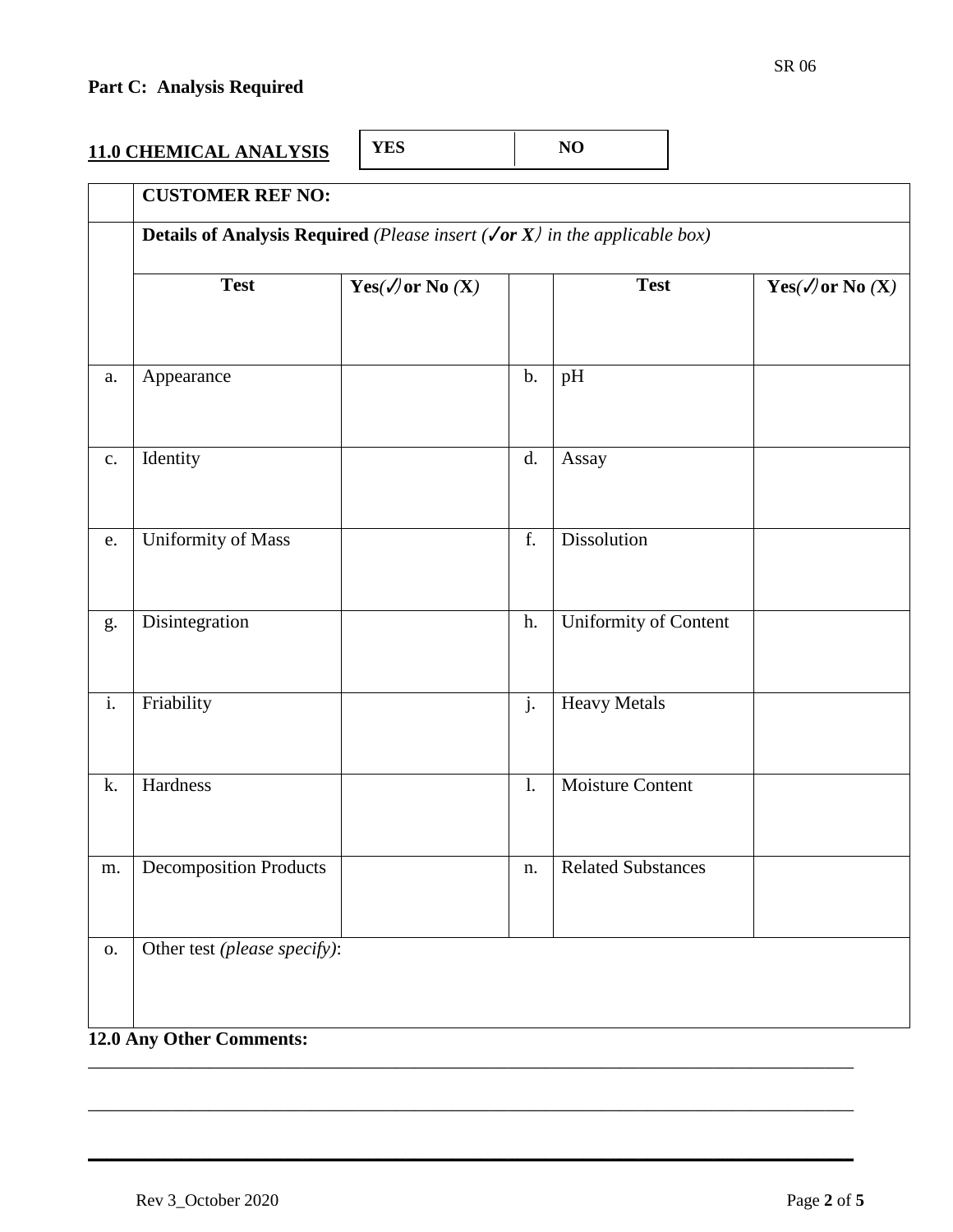### **13.0 MICROBIOLOGICALANALYSIS:**

|--|

**NO** 

|                | <b>CUSTOMER REF NO:</b>                                                                                       |                       |                               |    |                             |                       |                 |
|----------------|---------------------------------------------------------------------------------------------------------------|-----------------------|-------------------------------|----|-----------------------------|-----------------------|-----------------|
|                | <b>Details of Analysis Required</b> (Please insert ( <b><math>\sqrt{or X}</math></b> ) in the applicable box) |                       |                               |    |                             |                       |                 |
|                | <b>Test</b>                                                                                                   | Yes<br>$(\checkmark)$ | $\mathbf{N}\mathbf{0}$<br>(X) |    | <b>Test</b>                 | Yes<br>$(\checkmark)$ | $\bf No$<br>(X) |
| a.             | Appearance                                                                                                    |                       |                               | b. | Pyrogen (LAL/BET)           |                       |                 |
| $\mathbf{c}$ . | Microbial Limit (Microbiological<br><b>Examination of Non-Sterile</b><br>Products)                            |                       |                               | d. | Microbial Assay             |                       |                 |
| e.             | <b>Sensitivity Test</b>                                                                                       |                       |                               | f. | <b>Sterility Test</b>       |                       |                 |
| g.             | Preservative Efficacy                                                                                         |                       |                               | h. | Other Test (please specify) |                       |                 |
| $\mathbf{i}$ . | Other test (please specify):                                                                                  |                       |                               |    |                             |                       |                 |

\_\_\_\_\_\_\_\_\_\_\_\_\_\_\_\_\_\_\_\_\_\_\_\_\_\_\_\_\_\_\_\_\_\_\_\_\_\_\_\_\_\_\_\_\_\_\_\_\_\_\_\_\_\_\_\_\_\_\_\_\_\_\_\_\_\_\_\_\_\_\_\_\_\_\_\_\_\_\_\_\_\_\_

\_\_\_\_\_\_\_\_\_\_\_\_\_\_\_\_\_\_\_\_\_\_\_\_\_\_\_\_\_\_\_\_\_\_\_\_\_\_\_\_\_\_\_\_\_\_\_\_\_\_\_\_\_\_\_\_\_\_\_\_\_\_\_\_\_\_\_\_\_\_\_\_\_\_\_\_\_\_\_\_\_\_\_

\_\_\_\_\_\_\_\_\_\_\_\_\_\_\_\_\_\_\_\_\_\_\_\_\_\_\_\_\_\_\_\_\_\_\_\_\_\_\_\_\_\_\_\_\_\_\_\_\_\_\_\_\_\_\_\_\_\_\_\_\_\_\_\_\_\_\_\_\_\_\_\_\_\_\_\_\_\_\_\_\_\_\_

### **14.0 Any Other Comments:**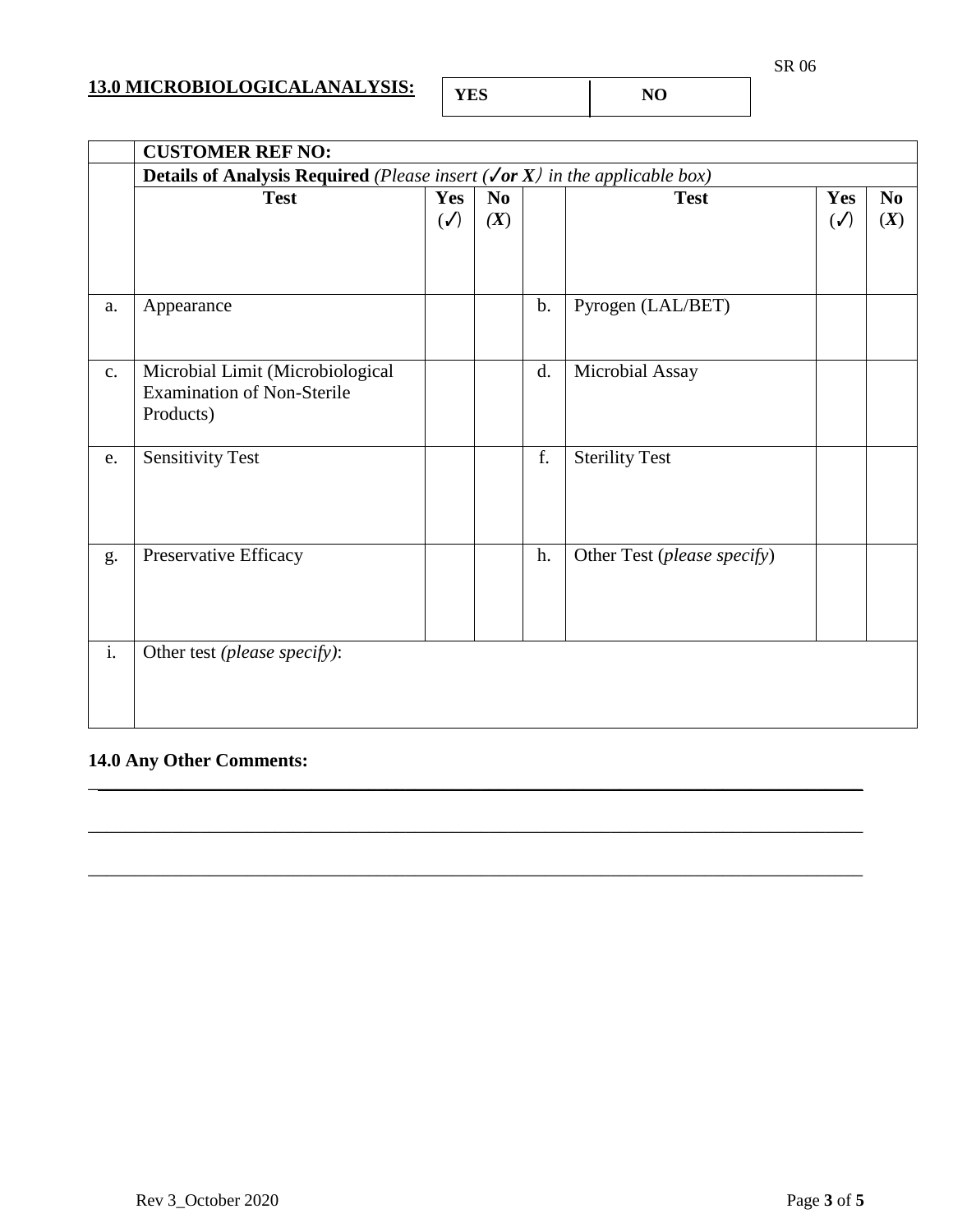### **PART D: TERMS AND CONDITIONS**

#### 1 **Privacy and Confidentiality**

- 1.1 The MCAZ laboratory recognizes the importance of privacy and shall be responsible for the management of all information obtained or created during the performance of laboratory activities.
- 1.2 The MCAZ laboratory shall hold the information disclosed to it in strict confidence and shall use the confidential information only for testing activities.
- 1.3 The MCAZ laboratory shall exercise reasonable care to protect your information including your test data and results from unauthorized use and disclosure.
- 1.4 The MCAZ Laboratory shall not, without your prior written consent, disclose your Confidential Information to any person, party or entity except to such of its representatives who need such information to perform duties connected with the testing activities, and who are bound by an obligation of confidentiality consistent with these terms and conditions.
- 1.5 For purposes of these terms and conditions, "Representatives" means MCAZ Laboratory's officers, employees, partners, agents or other representatives (including, without limitation, its attorneys, accountants, auditors, assessors, consultants and financial advisers).
- 1.6 Exceptions: MCAZ Laboratory shall not be liable for disclosure or use of Confidential Information that:
	- 1.6.1 at the time of disclosure was in the public domain, or subsequently became part of the public domain otherwise than by breach of these terms and conditions;
	- 1.6.2 you authorized in writing to be disclosed; or
	- 1.6.3 is being disclosed in compliance with a Court Order or an order of any other competent body, or as required by the Medicines and Allied Substances Control Act (*Chapter 15:03*) or any other law, provided that the MCAZ laboratory shall first give you written notice of such disclosure and further provide that the MCAZ laboratory limits the disclosure to the least that is legally required.

#### 2 **Process requirements**

2.1 In the event that you request a statement of conformity to a specification or standard for the test (e.g. pass/fail, complies/does not comply) the MCAZ Laboratory, shall use the defined specification as stated in the method used to conduct the test. However, where a non-standard method is used, the decision rule will apply. MCAZ laboratory shall communicate to you the decision rule selected upon submission of the test results.

By signing below you agree to the terms and conditions stated above.

---------------------------- ------------------------------------------ ----------------

Signature **Printed name** Date **Date**